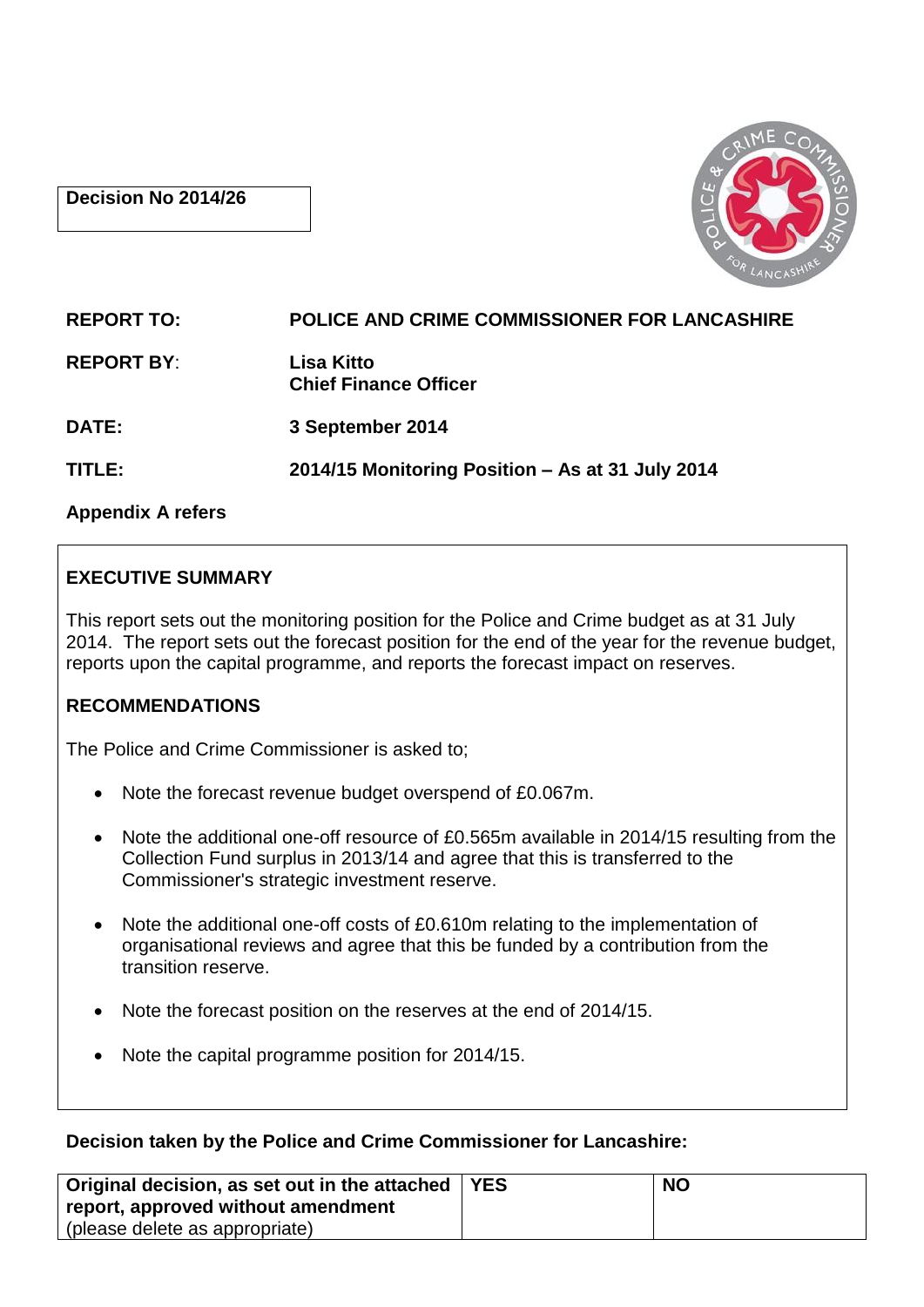**Original decision required to be amended and decision as detailed below:**

**The reasons for the amended decision are as detailed below:**

**Police and Crime Commissioner: Comments**

#### **DECLARATIONS OF INTEREST**

The PCC is asked to consider any personal / prejudicial interests he may have to disclose in relation to the matter under consideration in accordance with the law, the Nolan Principles and the Code of Conduct.

#### **STATEMENT OF COMPLIANCE**

The recommendations are made further to legal advice from the Monitoring Officer and the Section 151 Officer has confirmed that they do not incur unlawful expenditure. They are also compliant with equality legislation.

| Signed:                              | Signed:               |
|--------------------------------------|-----------------------|
| <b>Police and Crime Commissioner</b> | <b>Chief Officer:</b> |
| Date:                                | Date:                 |
|                                      |                       |
| Signed:                              | Signed:               |

| Signed:                | Signed:                       |
|------------------------|-------------------------------|
| <b>Chief Constable</b> | <b>Chief Finance Officer:</b> |
| Date:                  | Date:                         |

**1. 2014/15 Monitoring Position – As at 31 July 2014**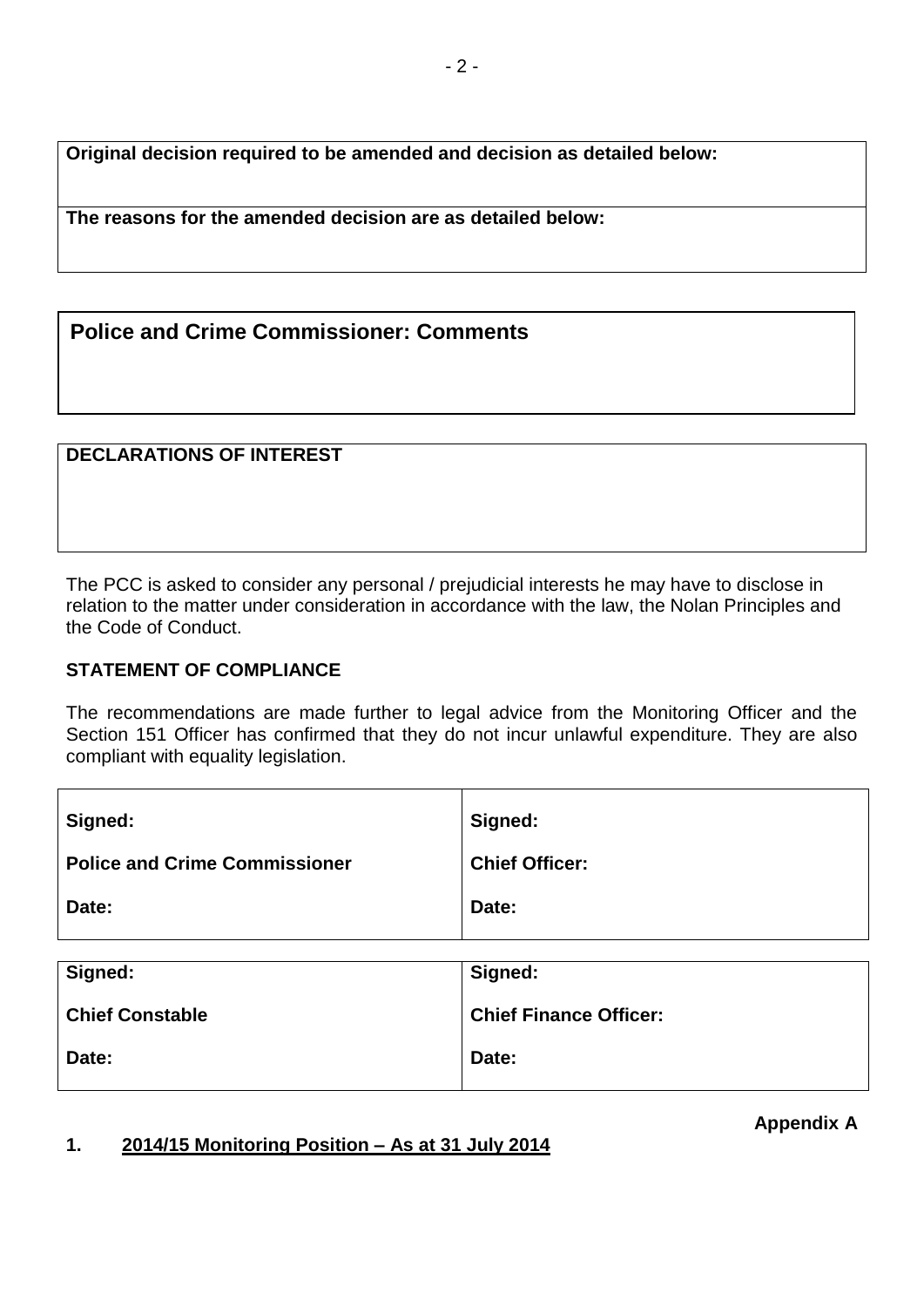- 1.1 The Commissioner receives regular reports which set out the latest position on income and expenditure and forecast out turn position for the revenue and capital budget. This report sets out the latest position including;
	- A forecast out turn position for the PCC's revenue budget
	- The impact of the position on the PCC's reserves and
	- The capital programme for 2014/15 and future years

#### **2. Revenue Budget**

2.1 The budget for the Police and Crime Commissioner was set at £266.024m and after taking account of the planned use of balances by budget holders to the end of July 2014 has increased to £266.173m.

Based on the monitoring position at the end of July 2014, there is a forecast **overspend** of **£0.067m** for the year.

| Forecast Out Turn Position 2014/15 as at 31.7.14 |                |                 |                 |            |
|--------------------------------------------------|----------------|-----------------|-----------------|------------|
| <b>Responsibility Area</b>                       | <b>Revised</b> | <b>Forecast</b> | <b>Forecast</b> | Percentage |
|                                                  | <b>Budget</b>  | <b>Spend</b>    | <b>Variance</b> | variance   |
|                                                  | £m             | £m              | £m              | ℅          |
| <b>ACC Territorial Operations</b>                | 148.434        | 147.997         | $-0.437$        | $-0.29$    |
| <b>ACC Specialist Operations</b>                 | 52.794         | 53.543          | 0.749           | 1.42       |
| <b>Director of Resources</b>                     | 26.909         | 26.780          | $-0.129$        | $-0.48$    |
| <b>Deputy Chief Constable</b>                    | 8.250          | 8.140           | $-0.110$        | $-1.33$    |
| <b>Sub Total</b>                                 | 236.387        | 236.460         | 0.073           | 0.03       |
|                                                  |                |                 |                 |            |
| Office of the Police and Crime Commissioner      | 1.466          | 1.445           | $-0.021$        | $-1.43$    |
| <b>Community Safety</b>                          | 2.338          | 2.338           |                 |            |
| Victims and Witnesses of Crime                   | 1.514          | 1.514           |                 |            |
| <b>Grant income</b>                              | $-1.514$       | $-1.514$        |                 |            |
| <b>Sub Total</b>                                 | 3.804          | 3.783           | $-0.021$        | $-0.55$    |
|                                                  |                |                 |                 |            |
| <b>TOTAL DFM BUDGET</b>                          | 240.191        | 240.243         | 0.052           | 0.02       |
|                                                  |                |                 |                 |            |
| <b>Non DFM</b>                                   |                |                 |                 |            |
| Constabulary                                     | 18.052         | 18.632          | 0.580           | 3.21       |
| Office of the Police and Crime Commissioner      | 7.930          | 7.365           | $-0.565$        | $-7.12$    |
|                                                  |                |                 |                 |            |
| <b>TOTAL BUDGET</b>                              | 266.173        | 266.240         | 0.067           | 0.03       |

The table below sets out a summary position for the budget;

#### **3. Delegated Revenue Budgets – overall position**

#### *Lancashire Constabulary DFM budget*

3.1 There is a forecast overspend of £0.073m on operational budgets that is due, in the main, to pressure on overtime and Public Holiday working budgets (£0.616m) and the costs of agency staff (£0.495m). The Constabulary is examining the management of 'day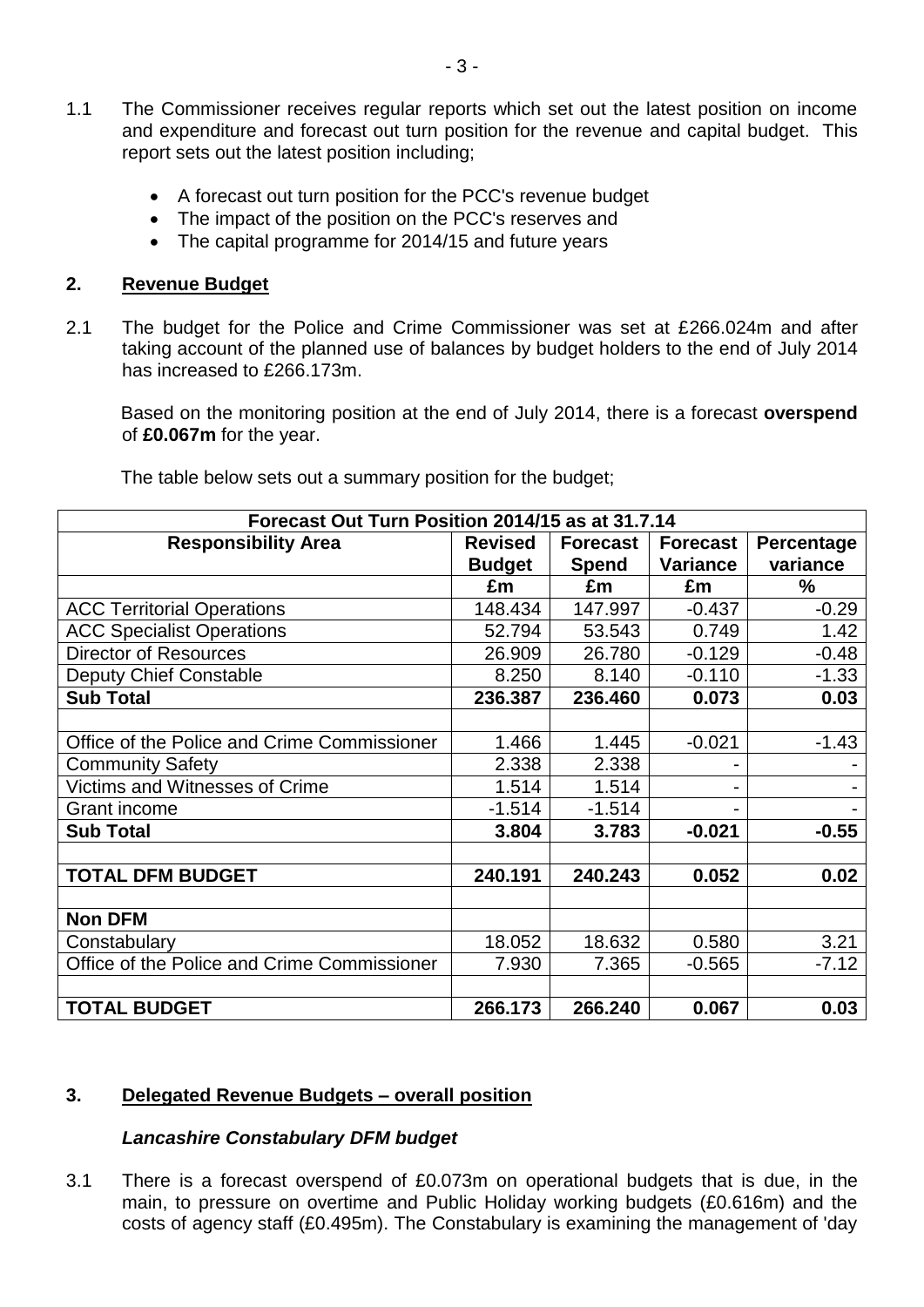to day' overtime which contributes significantly to this pressure, however, there have been 3 major incidents during the year that have also contributed to the overspend (Operations Skyline, Nemesis and Sheridan). It is expected that the management review and subsequent action will bring overtime spend and allocated budget back into line as the year progresses.

The overspend on agency staff has resulted from the requirement to cover operational vacancies and provide support to major incidents. These overspends are offset by the delivery of on-going savings on staff costs due to vacancies in Police Officer and staff posts and PCSOs (£0.746m) and the agreed policy to hold back inflation from non-staff cost budgets (£0.324m).

### *Lancashire Constabulary Non-DFM budget*

3.3 There is an overspend of £0.580m on Non-dfm budgets which £0.610m relate to the cost of implementing the organisational reviews. These costs are largely redundancy related costs. In order to manage the costs in downsizing the organisation a transition reserve was established and it is proposed that these costs should therefore be funded from the transition reserve.

### *Office of the Police and Crime Commissioner*

- 3.4 The DFM budget for the Office of the Police and Crime Commissioner is forecast to underspend by £0.21m reflecting an underspend on staffing costs realised by savings due to vacant and disestablished posts.
- 3.5 The Non-DFM budget will underspend by £0.565m as a result of a surplus on Council tax Collection Fund income in 2013/14. It is recommended that this one-off additional resource is transferred to the Commissioner's Strategic Investment reserve.

# **4. Reserves**

4.1 Reserves and provisions have been set aside to manage the financial risks within the financial strategy. The financial outlook for 2014/15 and beyond indicates that significant savings will be required with a further £19.6m still to be identified between 2014/15 and 2017/18. In assessing the level of reserves it is essential that the challenges ahead are taken into consideration and that there is sufficient available to meet any financial risks that may arise. Based on the current forecast year-end position, earmarked reserves are forecast to be £26.512m and general reserves £12.538m. A position on reserves is set out at Annex 1.

#### **5. Transition Reserve**

5.1 The Transition Reserve is available to assist the organisation as it downsizes in response to the significant funding reductions. The balance on the reserve at 1 April 2014 was £13.900m. The analysis below reflects the impact of the current forecast year-end position on the revenue budget.

|                                                                                 | fm       |
|---------------------------------------------------------------------------------|----------|
| Opening balance 1/4/2014                                                        | 13.900   |
| Contribution to meet the costs of implementing<br><b>Organisational Reviews</b> | $-0.610$ |
| Forecast Closing balance 31/3/2015                                              | 13.290   |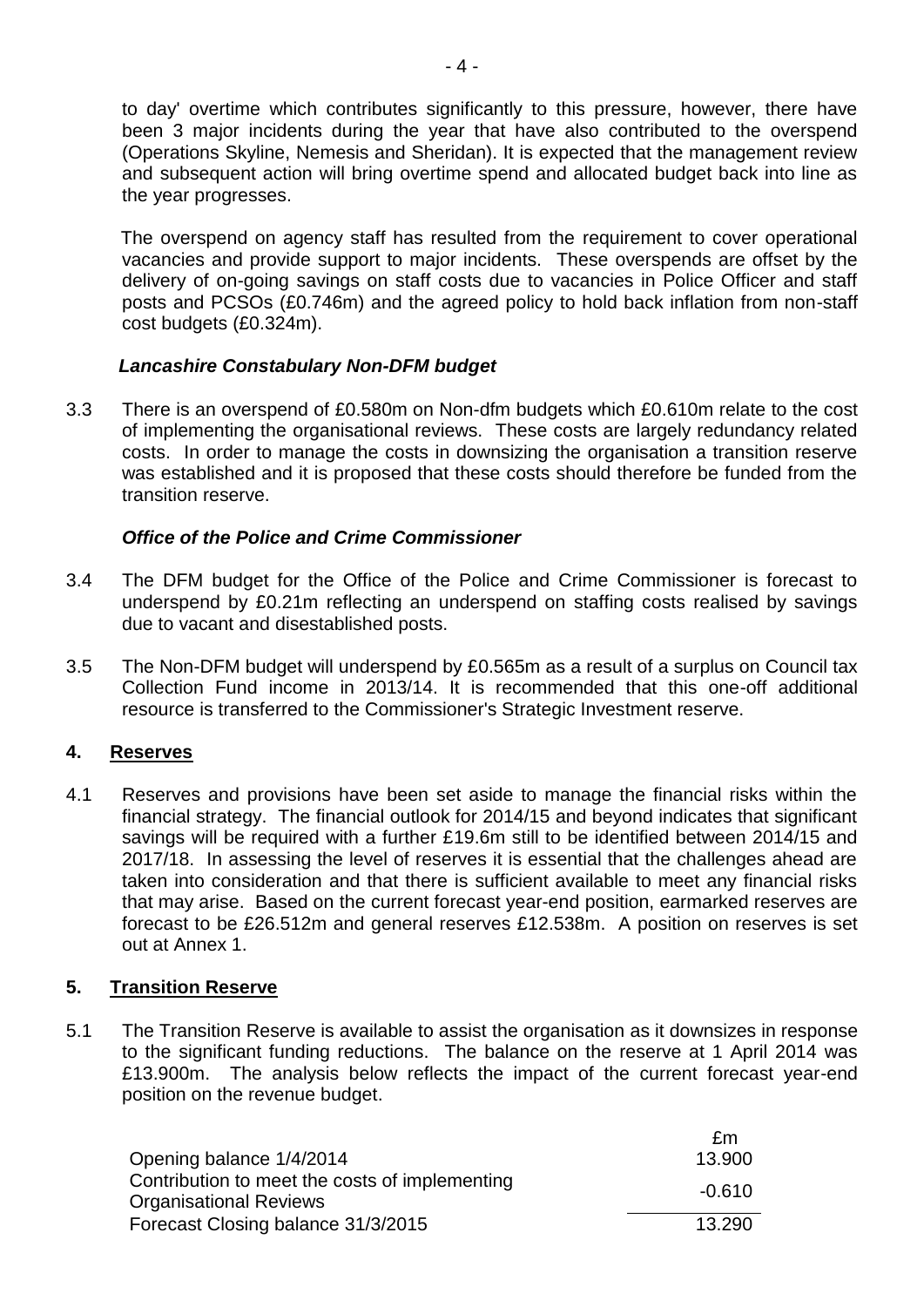- 5.2 In view of the significant level of savings that the organisation must find over the next four year period and the ongoing risks to funding and costs that exist it is deemed appropriate to maintain a level of earmarked reserves that is considered sufficient to manage the changes to the organisation that will be necessary to deliver the savings required.
- 5.3 At £13.290m the level of the transition reserve reflects 5% of the 2014/15 revenue budget and as such is considered to be an appropriate level.

#### **6. Capital**

6.1 The 2014/15 capital programme for the Police and Crime Commissioner is £17.299m, the detail of which is set out in the table below.

|                                           | fm     |
|-------------------------------------------|--------|
| Originally approved programme for 2014/15 | 7.805  |
| Add                                       |        |
| Schemes deferred from 2013/14             | 3.990  |
| Slippage from 2013/14                     | 5.493  |
| 2014/15 Programme                         | 17.288 |
| Add in-year additions to the programme    |        |
| $L&D$ – bike training                     | 0.011  |
| <b>Revised Programme</b>                  | 17.299 |

The addition to the programme identified above is for L7D bike training and has been authorised within the limits agreed through the scheme of delegation as set out in financial regulations and will be fully funded via a contribution from the constabulary revenue budget.

6.2 The table below sets out the breakdown of the capital programme in 2014/15:

|                               | Original<br>Programme | <b>Brought</b><br>forward<br>approvals and<br>additions | <b>Revised</b><br>Programme |
|-------------------------------|-----------------------|---------------------------------------------------------|-----------------------------|
|                               | £m                    | £m                                                      | £m                          |
|                               |                       |                                                         |                             |
| <b>ICT Strategy</b>           | 5.000                 | 2.541                                                   | 7.541                       |
| <b>Accommodation Strategy</b> |                       | 4.540                                                   | 4.540                       |
| <b>Vehicle Replacement</b>    | 2.200                 | 1.068                                                   | 3.268                       |
| <b>Other Schemes</b>          | 0.605                 | 1.345                                                   | 1.950                       |
|                               |                       |                                                         |                             |
| <b>Total</b>                  | 7.805                 | 9.494                                                   | 17.299                      |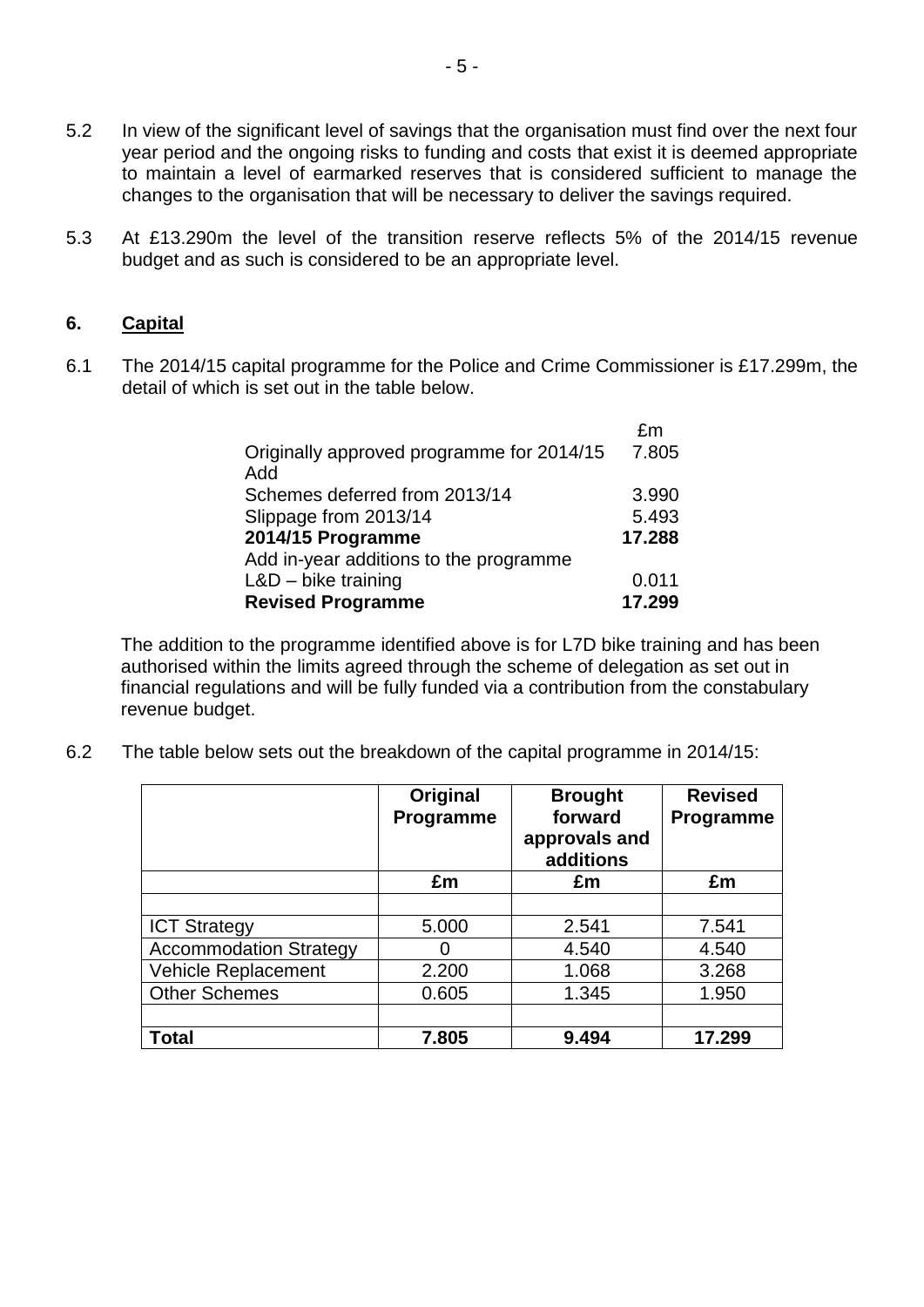- 6.3 At this stage in the year the forecast year-end position is still emerging and will become clearer as the financial year progresses. There is, however, a risk that a number of projects within the programme will not progress as anticipated. The main areas of this risk are:
	- **ICT Strategy**
		- Automatic Number Plate recognition (ANPR) (£0.102m) most of this remaining provision is for a site in Northern Division; it is likely that some of this spend will now fall in 2015/16; the exact amount is unknown at this stage.
		- ANPR Data Storage Capacity Increase (£0.088m) and Upgrade Legacy Sites (£0.180m) – both schemes are subject to an overall ANPR Strategy being developed and some costs may fall into future years.
		- Digital Voice Recording (£1.392m) will be rolled out over a 12 month period. It is likely that a proportion of the cost will fall in 2015/16.

# **Accommodation Strategy**

- HQ Facilities at West Division (£2m) identification of a suitable site is ongoing.
- Accrington Police Station (£1.990m) discussions are on-going with the PCC, police and local authority to determine the operational /accommodation requirements for the area.
- **Other Schemes** 
	- Digital Speed Camera Upgrade  $(E1.253m)$  this scheme was originally phased over two financial years, 2012/13 and 2013/14, funded from Road Safety Partnership contributions. There have been delays in progressing this as previous tender solutions had not been certified by the Home Office, resulting in a further tendering process having to be undertaken. Tenders have recently been received and are currently being evaluated.
	- OR Implementation some additional costs relating to the implementation of the approved ORs for which there is no budget available within the capital programme. These costs are forecast to be £0.157m and will be funded from the transitional reserve.

# **Vehicle Replacement Programme**

• The provision within the programme (£3.268m) represents an equalised requirement over the 5 year programme with actual expenditure varying year on year. The cost in 2014/15 is estimated to be around £1.9m with the unused provision of £1.4m being required for future years' replacements.

A forecast year-end position will be provided in subsequent monitoring reports to the Commissioner that will provide a greater level of certainty in respect of these risks as the financial year progresses.